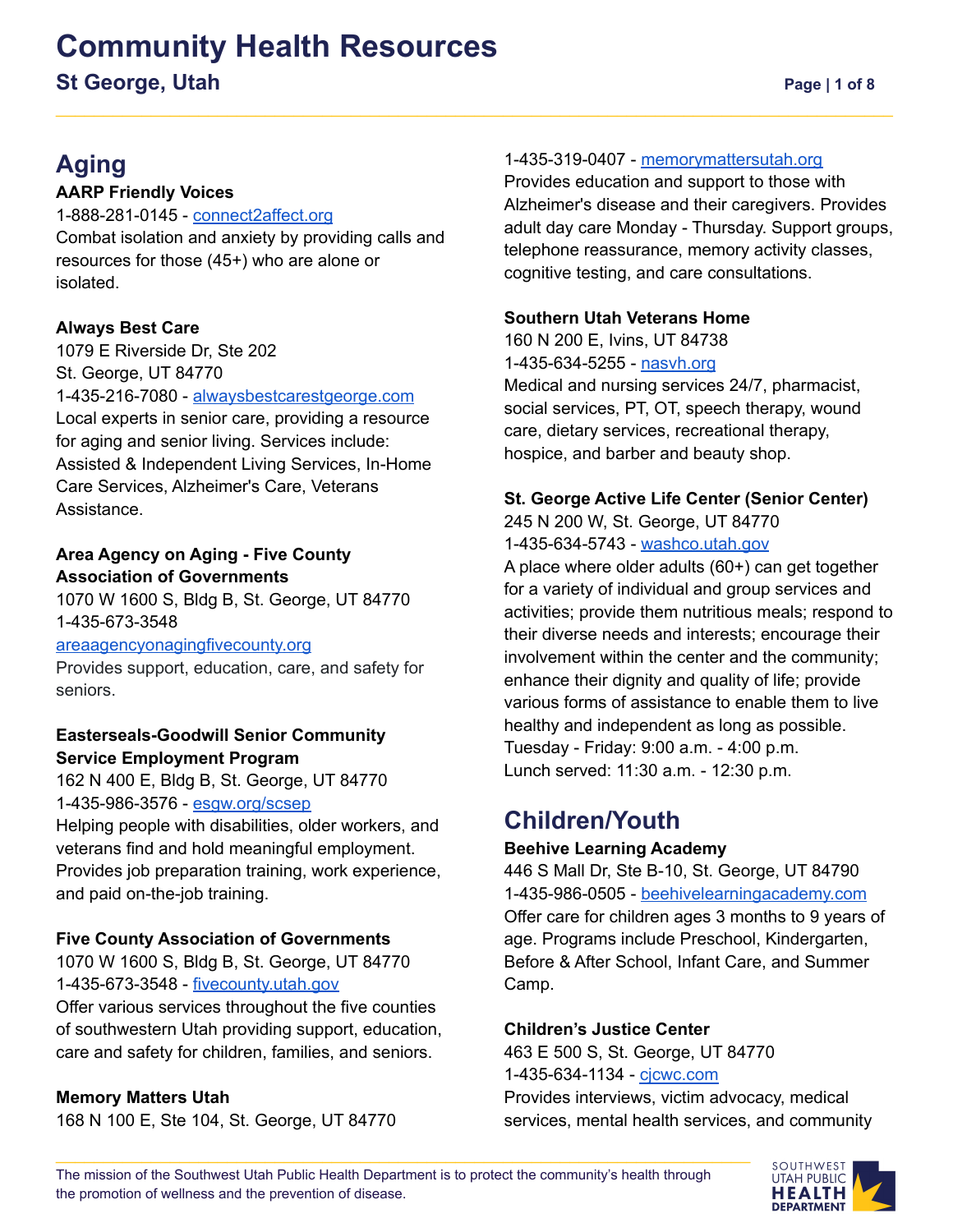# **Community Health Resources St George, Utah Page | 2 of 8**

outreach. Support children and family experiencing crisis that comes with the disclosure of significant physical or sexual abuse of a child.

#### **Department of Child and Family Services**

178 N 200 E, St. George, UT 84770 1-435-652-2960 - [dcfs.utah.gov](https://dcfs.utah.gov/) Offers a variety of services intended to help keep children safe from domestic violence, provide domestic violence services, and clothing vouchers to D.I. along with many other services.

#### **Family Support Center**

310 W 200 N, St. George, UT 84770 1-435-674-5133 - [fsc4kids.org](https://www.fsc4kids.org/) Offer multiple family services including crisis and respite nursery, information and resource referral services, and parenting and youth education.

#### **Hope Pregnancy Care Center**

391 E 500 S, St. George, UT 84770 1-435-652-8343 - [hopepregnancyutah.org](http://www.hopepregnancyutah.org/services) Provides education and maternity and infant supplies to help support disadvantaged families and unplanned pregnancies. Help future parents be prepared for their child to be born.

#### **Root for Kids**

2044 S Mesa [Palms](https://www.google.com/maps/place/2044+Mesa+Palms+Dr,+St+George,+UT+84770/@37.0733282,-113.6025018,17z/data=!3m1!4b1!4m2!3m1!1s0x80ca451486989507:0x2960869efef95cbe) Dr, St. George, UT 84770 1-435-673-5353 - [rootforkids.org](https://rootforkids.org/)

Provides health services, daycare, early intervention, and family support. Weekly or bi-weekly home visits, health and developmental assessments and screenings, therapy and learning programs for infants and toddlers with special needs, infant and toddler mental health services, and physical and mental health screenings for pregnant women.

# **Clothing**

#### **Deseret Industries**

2480 E Red Cliffs Dr, St. George, UT 84790 1-435-652-8232 - [deseretindustries.org](http://deseretindustries.org/)

Sells used clothing and household items at a discounted cost.

#### **Saint George Catholic Thrift Store**

157 N 200 W, St. George, UT 84770 1-435-673-1029 - [saintgeorgecatholics.com](http://saintgeorgecatholics.com/thriftstore) Sells used clothing, furniture, and household items at a discounted cost.

#### **Switchpoint Boutique**

214 N 1000 E, St. George, UT 84770 1-435-628-9310 - [switchpointcrc.org/boutique](http://www.switchpointcrc.org/boutique) Monday - Friday: 9:00 a.m. - 6:00 p.m. Saturday: 10:00 a.m. - 5:00 p.m. Re-purposes usable household and clothing items.

#### **Switchpoint Thrift Store**

935 N 1300 W, #7, St. George, UT 84770 1-435-900-1020 - [switchpointthriftstore.org](http://www.switchpointthriftstore.org) Monday - Friday: 9:00 a.m. - 6:00 p.m. Saturday: 10:00 a.m. - 5:00 p.m. Re-purposes usable household and clothing items.

# **Disability**

#### **Adult Protective Services**

1-800-371-7897 - [daas.utah.gov](https://daas.utah.gov/adult-protective-services/) Abuse and neglect of seniors and adults with disabilities. Can call or report online.

#### **Division of Services for People with Disabilities**

Toll Free: 1-877-568-0084 - [dspd.utah.gov](https://dspd.utah.gov/) Supported living, respite care, and residential rehab for children and adults with intellectual disabilities, physical disabilities, brain injuries, and autism.

#### **TURN Community Services**

523 E Sunland Dr, Ste #5A, St. George, UT 84790 1-435-673-5251 - [turncommunityservices.org](http://www.turncommunityservices.org/) Serves people with intellectual and developmental disabilities in community-based programs.

#### **Domestic Violence Dove Center**

The mission of the Southwest Utah Public Health Department is to protect the community's health through the promotion of wellness and the prevention of disease.

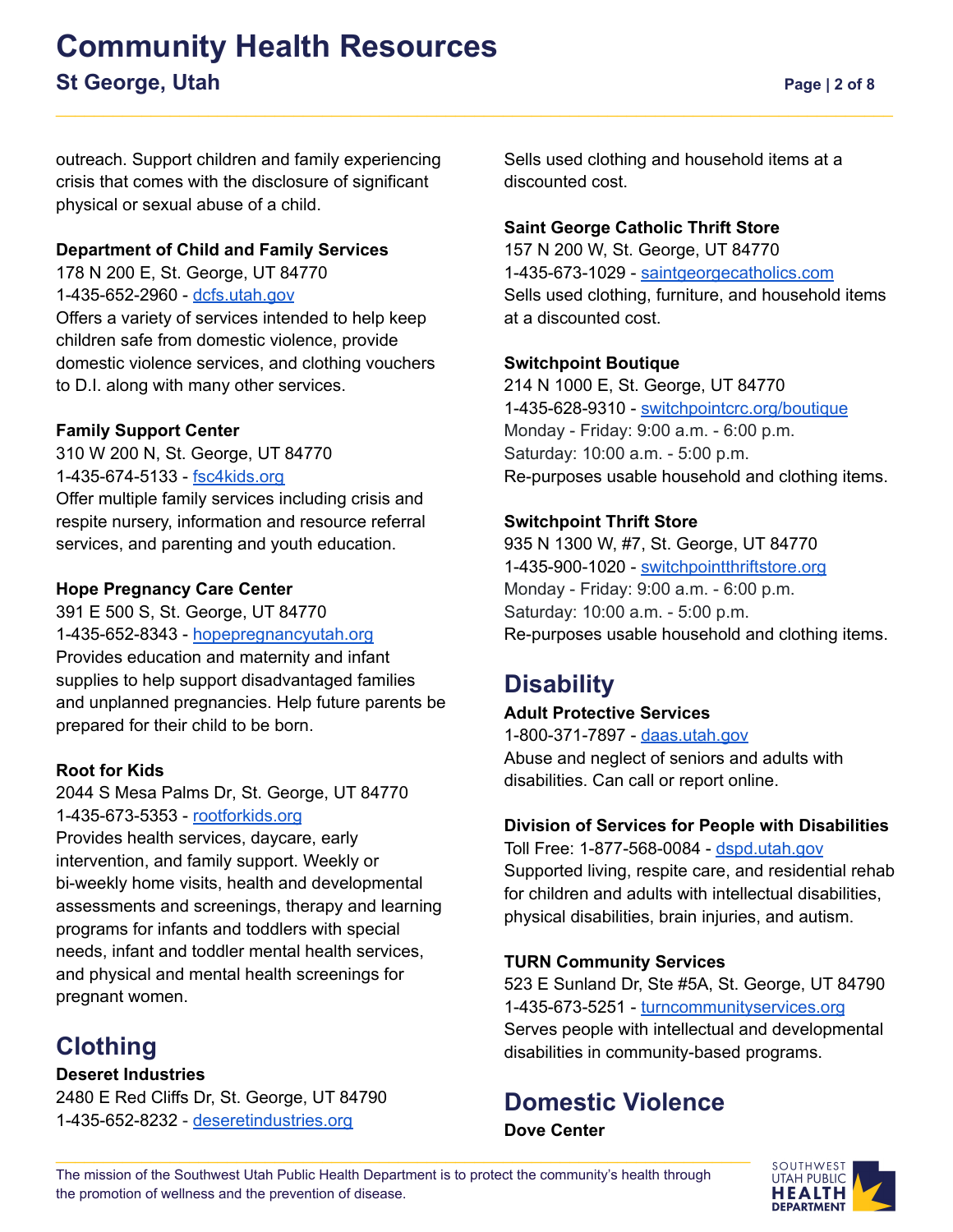#### 1240 E 100 S, Ste 221, St. George, UT 84790 Help Line: 1-435-628-0458

Office: 1-435-628-1204 - [dovecenter.org](https://dovecenter.org/)

Work to empower those impacted by domestic abuse and sexual violence. Provides shelter, advocacy and counseling for survivors of domestic abuse, dating violence, sexual assault, rape, sex trafficking, and stalking.

#### **Utah Domestic Violence Coalition**

24-Hour Linkline: 1-800-897-5465 - [udvc.org](https://www.udvc.org/) Creating a state where domestic and sexual violence are intolerable. Four focuses: advocate for victim safety and empowerment, collaborate with community partners and services, educate the community, and connect victims to resources.

### **Education**

#### **Dixie Technical College**

610 S Tech Ridge Dr, St. George, UT 84770 1-435-674-8400 - [dixietech.edu](http://dixietech.edu/) Provides technical and career-driven education to both adult and secondary students.

#### **Red Rock Center for Independence**

168 N 100 E, Ste 101, St. George, UT 84770 1-435-673-7501 - [rrci.org](http://www.rrci.org) Non-profit for empowering people with disabilities and providing resources for them and their families.

#### **Southwest Adult High School**

75 Tabernacle, St. George, UT 84770 1-435-652-4709 - [swah.washk12.org](https://swah.washk12.org/)

Provides education services for students who have not graduated to prepare to take the GED test in English and Spanish. Also offers corrections education and assists adults to become literate and obtain knowledge and skills for employment.

#### **SUU Head Start**

494 E 900 S, St. George, UT 84790 1-435-628-5641 - [suu.edu](http://www.suu.edu)

Increase the social competence of young children from low-income families; takes into account the social, emotional, cognitive, and physical development of children and leads to effectiveness in dealing with the present environment and future responsibilities in school and life.

#### **Washington County School District**

121 W Tabernacle, St. George, UT 84770 1-435-673-3553 - [washk12.org](http://www.washk12.org/) Programs include: Special Preschools, GED/High School Equivalency Test Instruction, Adult Basic Education.

#### **Waterford Upstart**

1-877-299-7997 - [waterford.org](https://www.waterford.org/)

Provides four-year-old children access to the highest form of academic support in their early education at no cost to participants: personalized family education and coaching, a new computer and Internet if needed, and adaptive educational software.

### **Emergency Housing**

#### **Switchpoint Emergency Shelter**

948 N 1300 W, St. [George,](https://www.google.com/maps/dir/948+N+1300+W,+St.+George,+UT//@37.1245322,-113.6137022,17z/data=!4m9!4m8!1m5!1m1!1s0x80ca448504ad713b:0xb699de0fd41ae18c!2m2!1d-113.6115135!2d37.1245322!1m0!3e0) UT 84770 1-435-628-9310, ext. 0 - [switchpointcrc.org](https://switchpointcrc.org/emergency-shelter/) Provides 24/7 homeless shelter, classes, case management, showers, community garden, doggy day care, and food pantry.

#### **Youth Futures**

340 E Tabernacle St, St. George, UT 84770 1-435-339-0787 - [youthfuturesutah.org](https://youthfuturesutah.org/index.php/programs/shelter) Provides safe shelter, collaborative resources, respectful guidance and diverse support to homeless, unaccompanied, runaway, and at-risk youth.

### **Employment**

#### **Department of Workforce Services**

162 N 400 E, Ste B100, St. George, UT 84770 1-435-986-3500 - [jobs.utah.gov](http://jobs.utah.gov/)

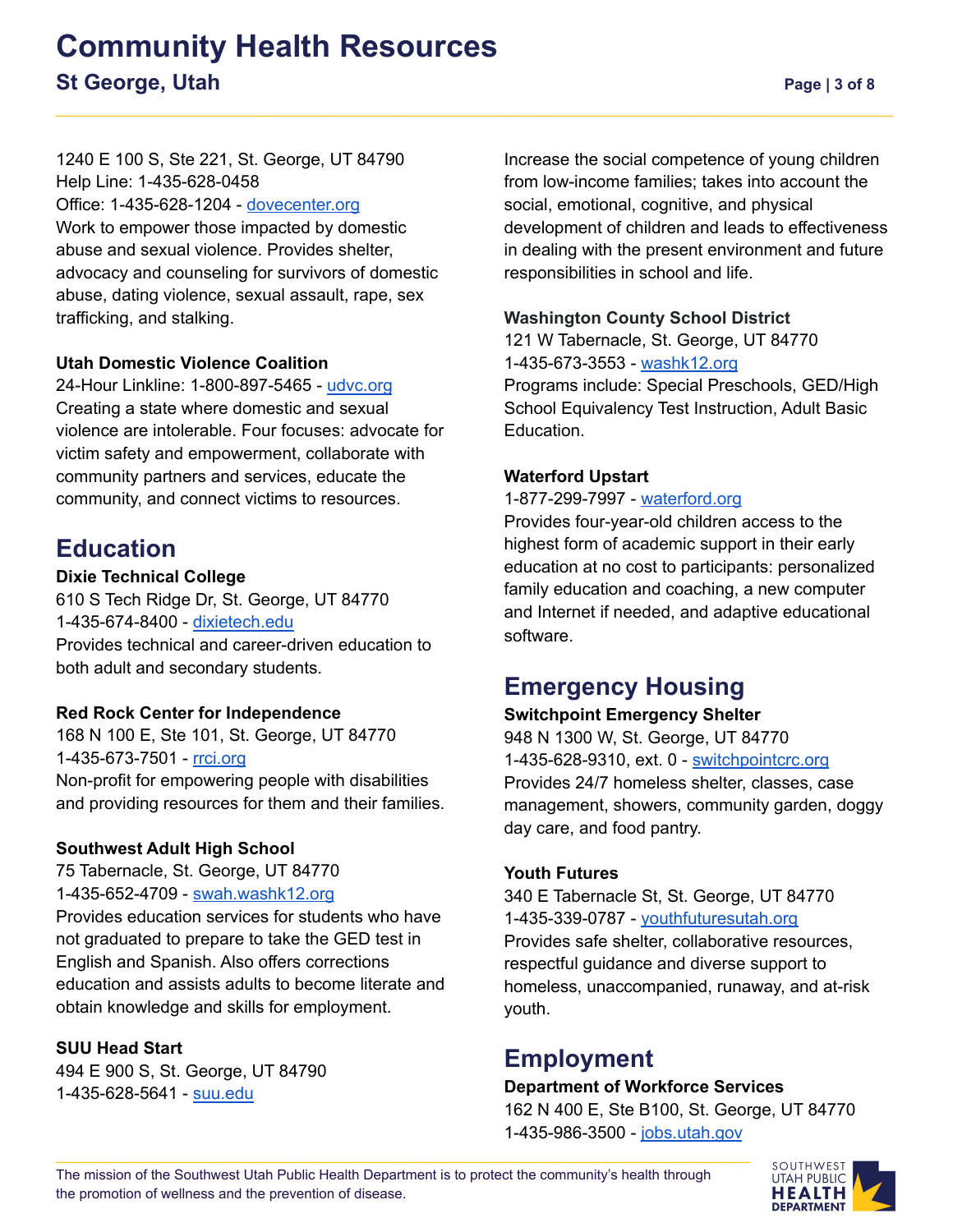# **Community Health Resources St George, Utah Page | 4 of 8**

Job assistance, veteran employment programs, work clothing, work-related fee payment assistance, and work tools/equipment.

#### **Safe Southern Utah**

#### [safesouthernutah.com](http://www.safesouthernutah.com)

Assistance for business owners through grants to help with difficulties caused by Covid-19, facilitated by the St. George Area Chamber of Commerce.

#### **Utah State Office of Rehabilitation Services**

965 E 700 S, Ste 202, St. George, UT 84790 1-435-673-5091 - [usor.utah.gov](http://usor.utah.gov/) Provides employment and other training and adjustment programs to help meet the needs of Utahns with disabilities.

### **Food**

#### **Full Cart**

#### [fullcart.org](https://fullcart.org/)

Currently offers one-time emergency food assistance sent directly to you. Text FULLCART to 1-833-689-0718 to stay connected with the Full Cart program.

#### **Grace Episcopal Church**

1072 E 900 S, St. George, UT 84790 1-435-628-1181 - [gracestgeorge.org](https://gracestgeorge.org/) Food box distribution on the second and last Saturdays of each month: 11:30 a.m. - 1:00 p.m.

#### **Hurricane Valley Food Pantry**

450 E 800 N, #8, Hurricane, UT 84737 1-435-635-0995 - [fivecountycap.org](https://fivecountycap.org/hurricane-valley-food-pantry/) Provides emergency food boxes to families in low-income situations with food insecurity. Monday: 4:00 - 6:00 p.m. Wednesday & Friday: 10:00 a.m. - 12:00 p.m.

#### **Meals on Wheels - Enterprise Utah Senior Citizen Center**

165 S 100 E, Enterprise, UT 84725

Please call the Senior Center at 1-435-878-2557 to verify eligibility and sign up for the Meals on Wheels program.

#### **Meals on Wheels - Hurricane Utah Senior Citizen Center**

95 N 300 W, Hurricane, UT 84737 Please call the Senior Center at 1-435-635-2089 to verify eligibility and sign up for the Meals on Wheels program.

#### **Meals on Wheels - St. George Utah Senior Citizen Center**

245 N 200 W, St. George, UT 84770 [coa.washco.utah.gov](http://coa.washco.utah.gov/st-george/meals-on-wheels/)

Please call the St. George Active Life Center at 1-435-634-5743, option #0 (or ask for Linda) to verify eligibility and sign up for the Meals on Wheels program.

#### **Salvation Army**

803 S Bluff St, St. George, UT 84770 1-435-275-4975 - [stgeorge.salvationarmy.org](https://stgeorge.salvationarmy.org/st_george_service_unit) Food assistance 3 days a week: Tuesday, Wednesday & Thursday 10:00 a.m. - 12:00 p.m. & 1:00 - 3:00 p.m.

#### **Solomon's Porch**

1495 S Black Ridge Dr, A240 St. George, UT 84770 1-435-669-8153 - [porchstg.org](https://www.porchstg.org/services) Sunday Feast and Friday food boxes.

#### **Switchpoint Food Pantry**

1300 W 948 N, St. George, UT 84770 1-435-628-9310 - [switchpointcrc.org](https://switchpointcrc.org/) Provides emergency food assistance. Check the website for application information and required documentation. Visit during pantry hours. Monday - Thursday: 11:00 a.m. - 4:45 p.m. Friday: 11:00 a.m. - 3:45 p.m.

#### **Switchpoint Soup Kitchen**

1300 W 948 N, St. George, UT 84770

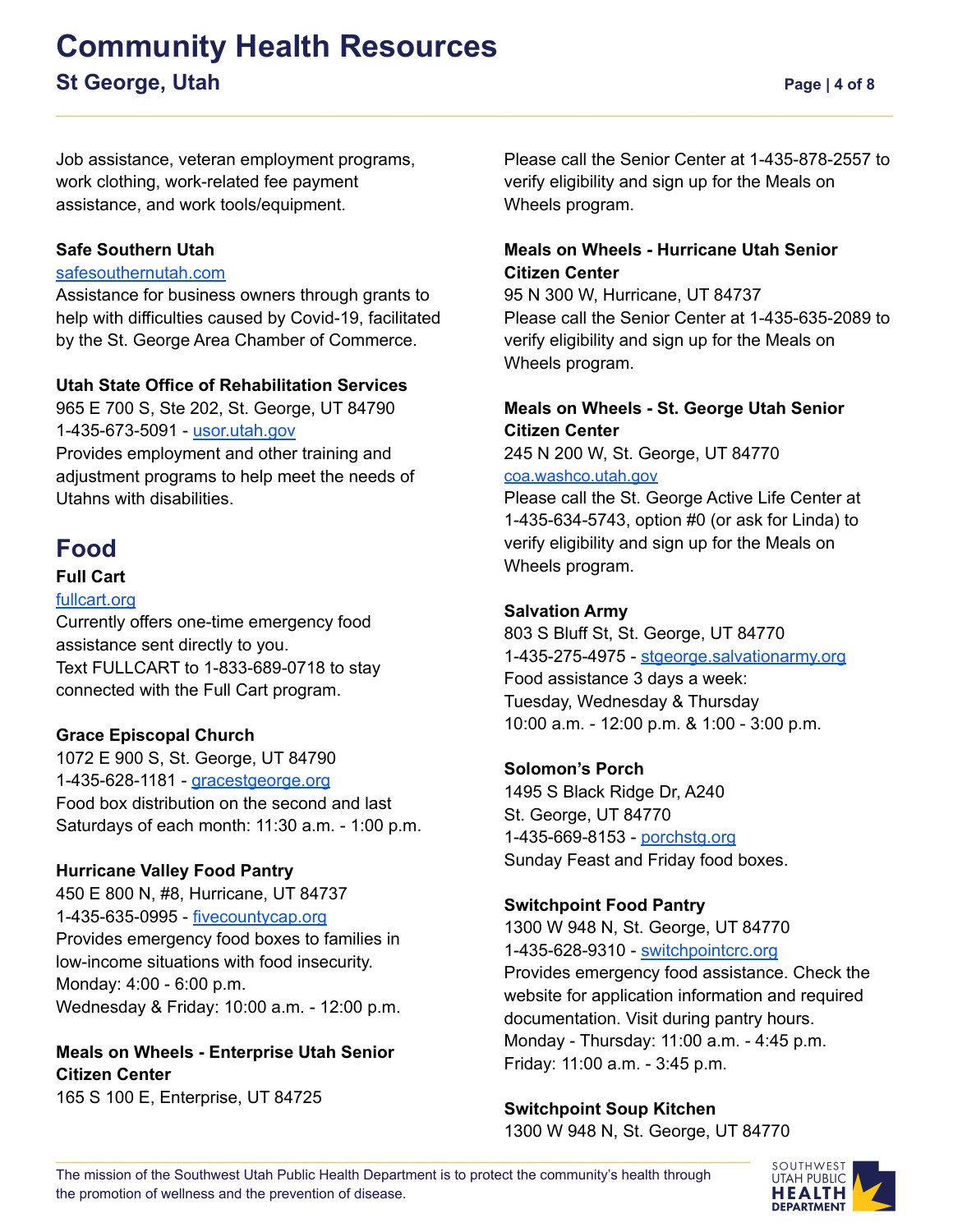# **Community Health Resources St George, Utah Page | 5 of 8**

#### 1-435-628-9310 - [switchpointcrc.org](https://switchpointcrc.org/)

Free hot meals at the Switchpoint Cafeteria (upper level). Monday - Friday: 11:45 a.m. - 1:00 p.m.

#### **Utah Food Bank**

4416 S River Rd, St. George, UT 84790 1-801-978-2452 - [utahfoodbank.org](http://www.utahfoodbank.org/programs/) Helps provide food for those in need.

### **Holiday Needs**

**Coins For Kids** 3143 S 840 E, St. George, UT 84790 Contact: 1-435-634-6210 or info@coinsforkids.net [coinsforkids.net](https://coinsforkids.net/) Helps provide Christmas presents for kids from low-income families.

#### **Marine Toys for Tots**

[st-george-ut.toysfortots.org](https://st-george-ut.toysfortots.org/local-coordinator-sites/lco-sites/Default.aspx) Contact Pam Curtis, Head Coordinator Phone: 1-435-272-5051 Email: [tftutsouth@gmail.com](mailto:tftutsouth@gmail.com) To help less fortunate children throughout the United States experience the joy of Christmas.

#### **St. George Basket Brigade**

[stgeorgebasketbrigade.org](http://stgeorgebasketbrigade.org/) Non-profit organization that provides a full Thanksgiving meal basket to families in need.

#### **Utah Police Civilian Association**

5151 S 900 E, #231, Salt Lake City, UT 84117 1-801-990-6213 - [utahpolicecivilianassociation.org](https://utahpolicecivilianassociation.org/) Shop With a Cop - during the end-of-the-year holiday season kids are invited to shop to purchase gifts for members of their immediate family.

# **Housing**

#### **St. George Housing Authority**

975 N 1725 W, #101, St. George, UT 84770 1-435-628-3648 - [stgeorgehousingauthority.org](http://www.stgeorgehousingauthority.org/index.html) Assists low-income families with safe, decent and affordable housing options to achieve self-sufficiency.

#### **Utah Rent Relief**

#### [rentrelief.utah.gov](https://rentrelief.utah.gov/)

Program can help renters who are unable to pay their rent and utilities due to circumstances related to COVID-19.

### **Medical/Dental/Vision**

#### **Dixie State Dental Clinic**

1526 Medical Center Dr, St. George, UT 84790 1-435-879-4900 - [health.dixie.edu](https://health.dixie.edu/dental-hygiene/clinic/) Inexpensive dental care by students, monitored by dental professionals.

#### **Doctors' Volunteer Clinic (Medical & Dental)**

1036 E Riverside Dr, St. George, UT 84790 1-435-656-0022 - [volunteerclinic.org](https://www.volunteerclinic.org/) Provides non-urgent medical care, specialty medical care, dental care, and mental health services for individuals without insurance.

#### **Doctors' Volunteer Clinic (Vision)**

1036 E Riverside Dr, St. George, UT 84790 1-435-656-0022 - [volunteerclinic.org](https://www.volunteerclinic.org/) Eye exams and prescriptions for low-income and uninsured. By appointment only on Monday mornings. Call 1-435-656-0022, option 1, and then option 2 to schedule an appointment. Affordable eyeglasses can be purchased at Walmart or Zenni Optical (online).

#### **Family Healthcare**

25 N 100 E, Ste 101, St. George, UT 84770 Medical: 1-435-986-2565 Dental: 1-435-359-2165 - [familyhc.org](https://familyhc.org/st-george-clinic/) Preventative care, infant and child care, women's health care, prenatal care, oral health, mental health, and discount prescriptions. Additional locations: 2408 E Riverside Dr (St. George Millcreek Clinic)

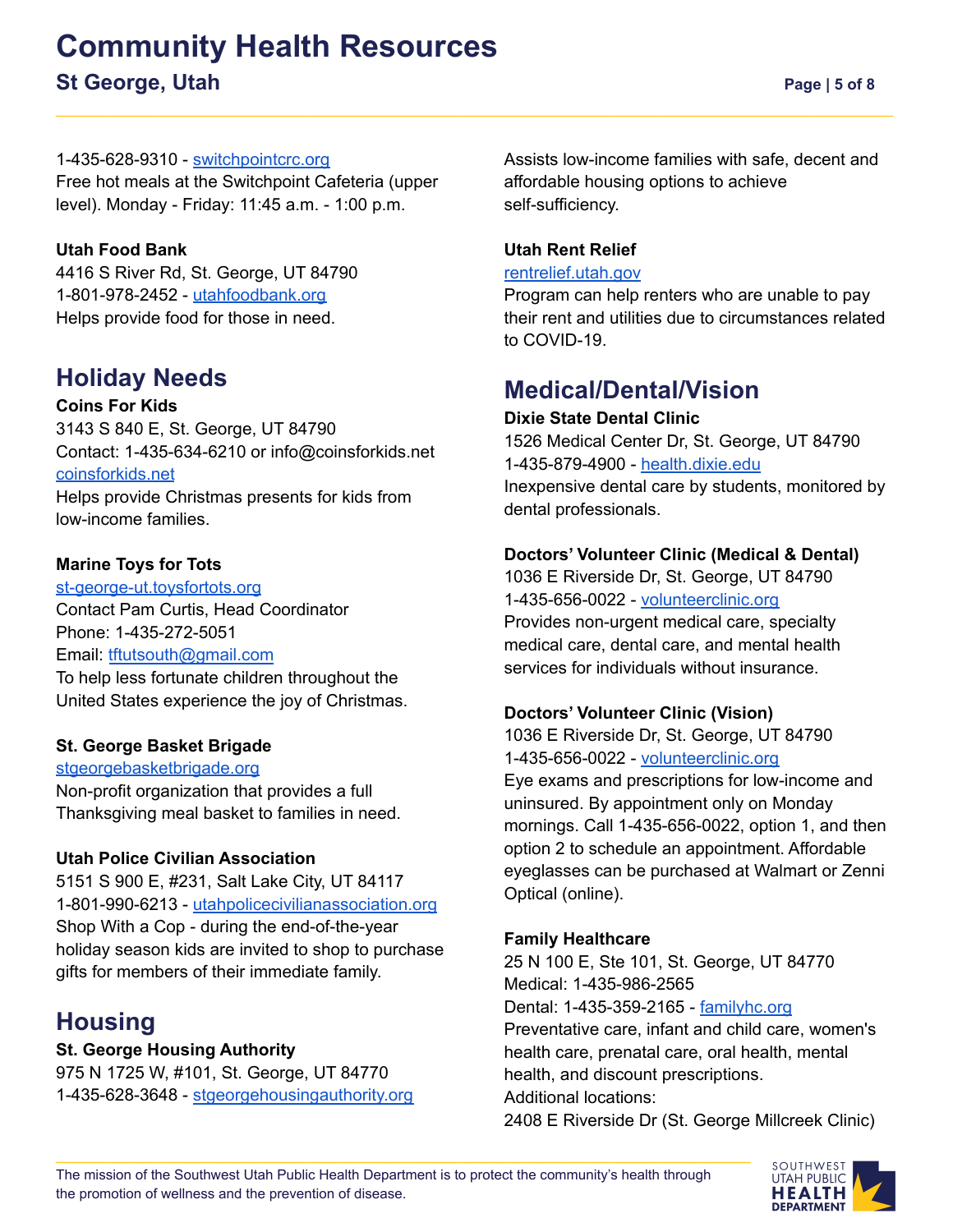# **Community Health Resources St George, Utah Page | 6 of 8**

391 N 200 W, Hurricane, UT (Hurricane Clinic)

#### **Four Points Health**

1449 N 1400 W, St. George, UT 84770 1-[435-688-7572](https://www.google.com/search?q=four+points+health+st.+george&rlz=1C1EJFC_enUS937US937&oq=four+points+health+st.+george&aqs=chrome.0.69i59j0i22i30.7860j0j4&sourceid=chrome&ie=UTF-8#) - [fourpointshealth.org](https://fourpointshealth.org/) Provides general medical care, dental care, and mental health services.

#### **Hughes & Associates**

2069 N Main St, Ste 200, Cedar City, UT 84721 1-435-867-1111 (ask for David Harris) [hughestax.com](http://www.hughestax.com/)

Provides education and assistance with navigating the Healthcare Marketplace to gain insurance.

#### **Sound of Life Foundation**

180 N Main St, #2378, St. George, UT 84771 1-877-435-7551 - [soundoflifefoundation.org](https://soundoflifefoundation.org/) Non-profit focused on helping with hearing aid costs to improve quality of life for those with hearing difficulties.

### **Mental Health**

#### **Crimson Counseling**

340 E 600 S, St. George, UT 84790 1-435-705-7574 - [crimsoncounseling.net](https://crimsoncounseling.net/)

Focuses on teens and young adults with autism who are experiencing difficulties with transitioning into independent living. The challenges may be related to social skills, communication challenges, inability to establish and maintain relationships, and executive functioning challenges.

#### **Family Healthcare**

25 N 100 E, Ste 101, St. George, UT 84770 1-435-986-2565 - [familyhc.org](https://familyhc.org/st-george-clinic/) Provides behavioral health care services to children and adults. Play therapy for ages 3-11.

Additional locations:

2408 E Riverside Dr (St. George Millcreek Clinic) 391 N 200 W, Hurricane, UT (Hurricane Clinic)

1380 E Medical Center Dr, St. George, UT 84790 1-435-251-4480 - [intermountainhealthcare.org](https://intermountainhealthcare.org/) 24/7 walk-in clinic for mental health crises, substance abuse, and referrals for outpatient care.

#### **Intermountain Psychiatry and Counseling**

292 S 1470 E, St. George, UT 84790 1-435-251-5900 - [intermountainhealthcare.org](https://intermountainhealthcare.org/locations/st-george-psychiatry-counseling/) Provides medication management, diagnoses, and counseling.

#### **NAMI - National Alliance on Mental Illness**

24/7 crisis support: text NAMI to 741-741 HelpLine: 1-800-950-6264 or [info@nami.org](mailto:info@nami.org) Monday - Friday: 10:00 a.m. - 10:00 p.m. (ET) [nami.org](https://www.nami.org/Home)

Free service providing information, resource referrals, and support to people living with a mental health condition, their family members, and caregivers.

#### **Southwest Behavioral Health Center**

474 W 200 N, St. George, UT 84770 1-435-634-5600 - [sbhc.us](http://www.sbhc.us/) Assists in preventing and recovering from mental illness and addiction.

# **Transportation**

**Dial-a-Ride St. George Active Life Center (Senior Center)** 245 N 200 W, St. George, UT 84770 1-435-634-5743, option #1

[coa.washco.utah.gov/st-george/transportation](http://www.coa.washco.utah.gov/st-george/transportation)

Provides transportation to those 60 years of age or older and disabled individuals under 60 years of age. Tuesday - Friday: 9:30 a.m. - 2:30 p.m.

#### **Five County CAP - Gas Voucher Program**

1-435-674-5757 - [fivecountycap.org](https://fivecountycap.org/gas-voucher-program/)

The flexible gas voucher program provides transportation opportunities to households looking for or maintaining employment (if client qualifies).

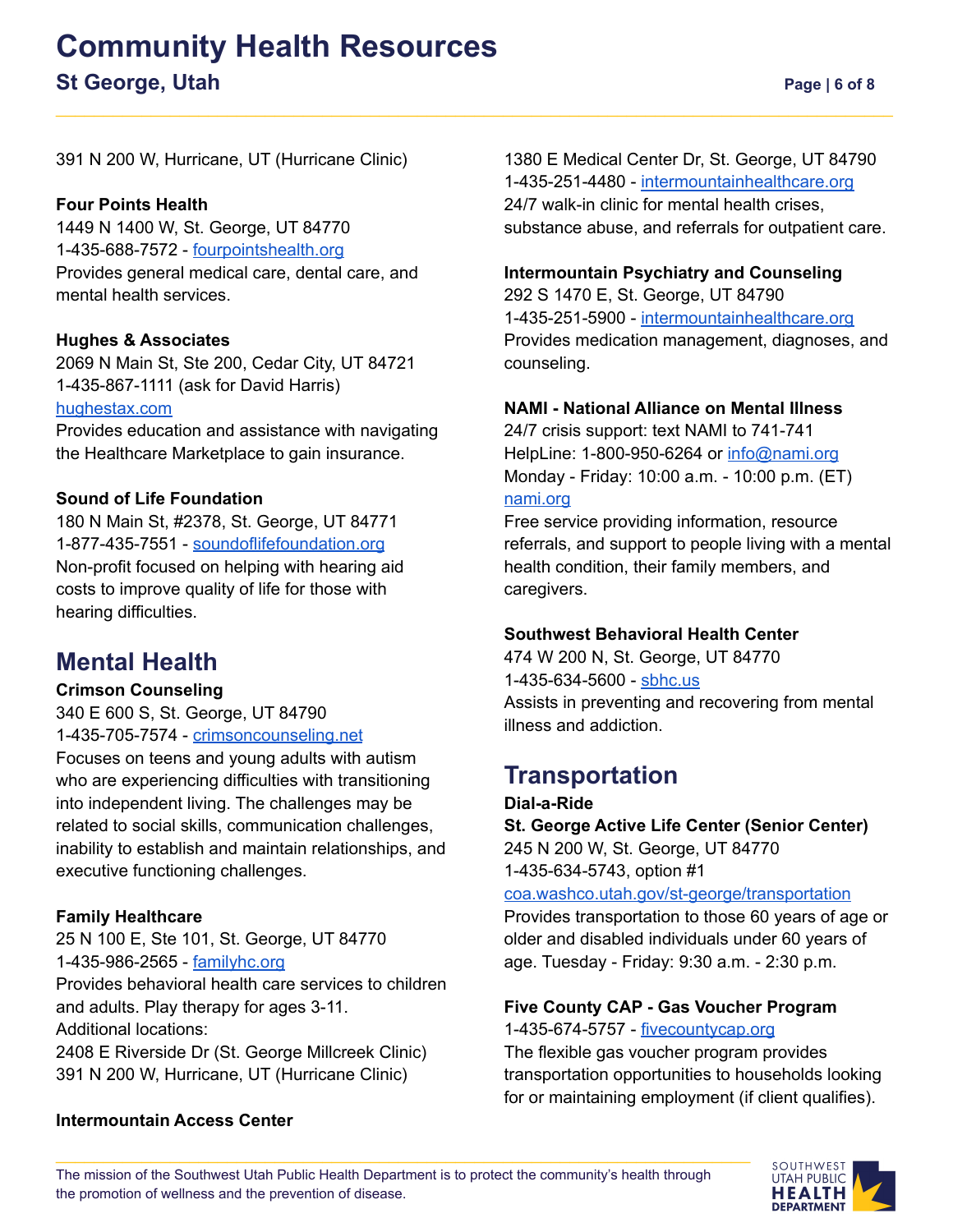# **Community Health Resources**

### **St George, Utah Page | 7 of 8**

#### **Salt Lake Express**

805 S Bluff St, St. George, UT 84770 1-208-656-8824 - [saltlakeexpress.com](http://www.saltlakeexpress.com) Shuttle, bus, and charter services to and from St. George, Las Vegas, Salt Lake City and more.

#### **St. George Shuttle**

1275 E Red Hills Pkwy, St. George, UT 84770 1-435-628-8320 - [stgshuttle.com](http://www.stgshuttle.com) Shuttle, taxi, and chartered bus services. Phone service 24 hours a day 7 days a week.

#### **SunTran**

953 E Red Hills Pkwy, St. George, UT 84770 1-435-673-8726 - [sgcity.org/suntran](http://www.sgcity.org/suntran) SunTran is the city of St. George's public transit system. You can pay your fare in cash or purchase a pre-paid pass: [sgcity.org/suntran/faresandpasses](http://www.sgcity.org/suntran/faresandpasses)

#### **Taxi USA**

45 N 300 E, St. George, UT 84770 1-435-656-1500 - [calltaxiusa.com](http://www.calltaxiusa.com) Taxi service available 24 hours a day 7 days a week. Additional services include wheelchair and non-emergency medical transport, and food and prescription delivery.

### **Utilities**

#### **Comcast Internet**

#### [internetessentials.com](https://www.internetessentials.com/)

Offers high-speed internet for low-income families in Utah.

#### **Emergency Broadband Benefit**

#### [getemergencybroadband.org](https://getemergencybroadband.org/)

Discounted internet (if client qualifies) offered through AT&T, CenturyLink, Verizon, SC Broadband, etc.

#### **H.E.A.T. Program**

**Home Energy Assistance Target** 1664 S Dixie Dr, #L104, St. George, UT 84770 1-435-652-9643 - [fivecountyheat.org](https://fivecountyheat.org)

Provides assistance to individuals and families to meet increased energy costs in winter and summer months.

#### **Salvation Army**

Connection Center: 1-855-768-7977 [westernusa.salvationarmy.org](https://westernusa.salvationarmy.org/intermountain_us_west/covid-19-get-help/)

Can assist with utilities once eligibility has been determined.

#### **Weatherization Assistance Program**

1-435-586-0585 or 1-888-503-5321

[wxworkssite.wordpress.com](https://wxworkssite.wordpress.com)

Reduces energy consumption and costs, and increases comfort and safety in the home.

### **Veterans Services**

#### **American Legion** 1-435-253-2975 - [legion.org](https://www.legion.org/) Benefits, career, education, and health center. USAA Financial, troop and family support.

#### **Homeless Veterans Fellowship**

541 23rd Street Ogden, UT 84402 801-392-7662 - [homelessveterans.org](https://www.homelessveterans.org/) Provides a stabilized living environment, counseling services, and additional programs that will enable homeless veterans and veterans at risk of being

homeless to return to self-sufficiency. Anyone with at least one day of active duty service can receive help.

#### **Saint George Vet Center**

1664 S Dixie Dr, Ste C-102, St. George, UT 84770 1-435-673-4494 - [va.gov](https://www.va.gov/)

Individual and group counseling for veterans, service members, and their families. Family counseling for military related issues, bereavement counseling, sexual trauma counseling, and referrals for employment and substance abuse.

#### **St. George VA Clinic**

230 N 1680 E, Bldg N, St. George, UT 84790